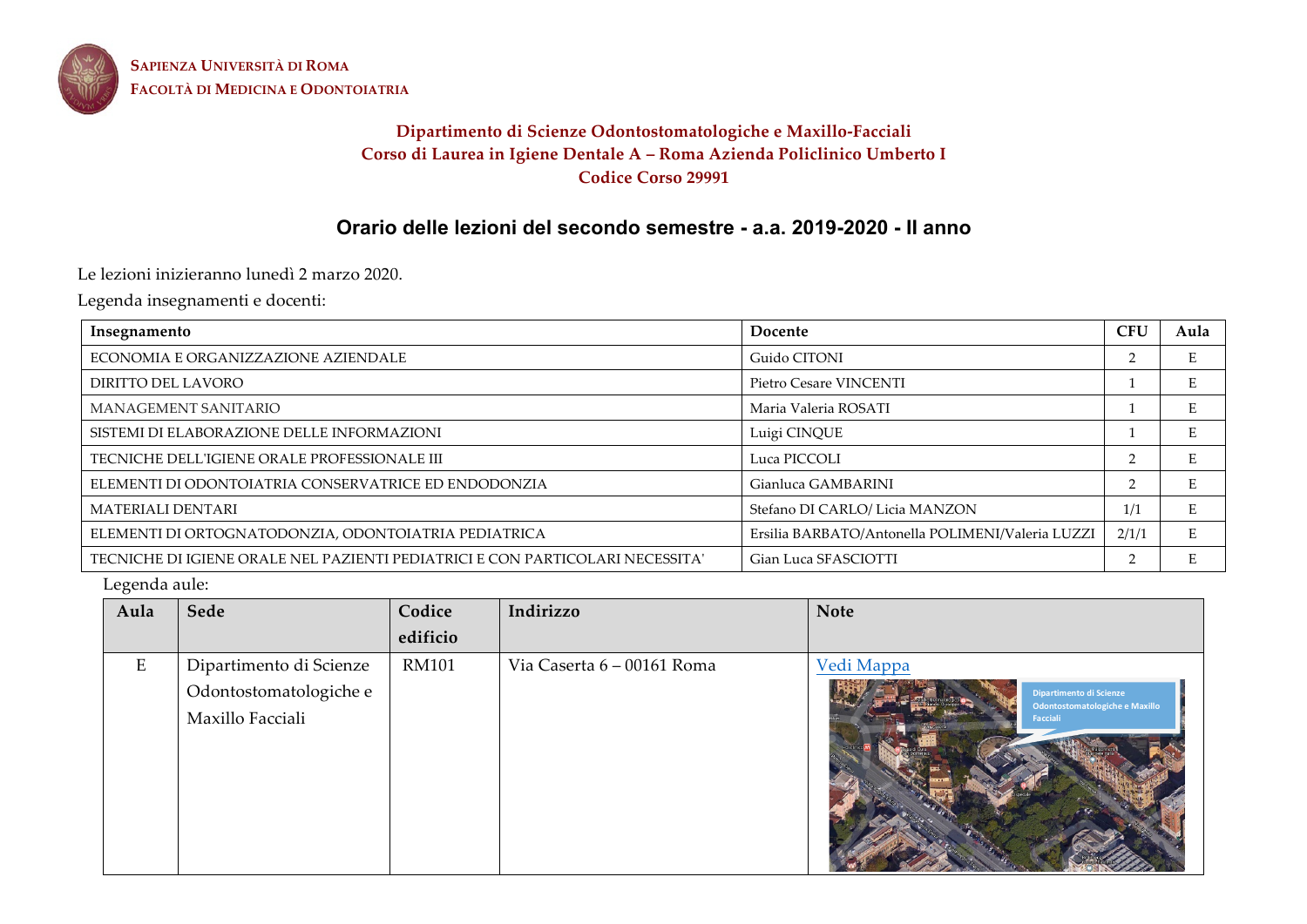## **MARZO 2020**

|           | Lun <sub>2</sub>                                                                | Mart 3                                                                                  | Merc 4                                                  | Giov <sub>5</sub>                                      |
|-----------|---------------------------------------------------------------------------------|-----------------------------------------------------------------------------------------|---------------------------------------------------------|--------------------------------------------------------|
| $8-9$     | ELEMENTI DI ORTOGNATODONZIA,<br>ODONTOIATRIA PEDIATRICA Prof.<br><b>Barbato</b> |                                                                                         | <b>MANAGEMENT SANITARIO</b>                             | TECNICHE DELL'IGIENE ORALE<br>PROFESSIONALE III        |
| $9-10$    | ELEMENTI DI ORTOGNATODONZIA,<br>ODONTOIATRIA PEDIATRICA Prof.<br><b>Barbato</b> | ELEMENTI DI ORTOGNATODONZIA,<br>ODONTOIATRIA PEDIATRICA Prof.<br>Polimeni – Prof. Luzzi | MANAGEMENT SANITARIO                                    | <b>TECNICHE DELL'IGIENE ORALE</b><br>PROFESSIONALE III |
| $10-11$   | ELEMENTI DI ORTOGNATODONZIA,<br>ODONTOIATRIA PEDIATRICA Prof.<br><b>Barbato</b> | ELEMENTI DI ORTOGNATODONZIA,<br>ODONTOIATRIA PEDIATRICA Prof.<br>Polimeni – Prof. Luzzi | ELEMENTI DI ODONTOIATRIA<br>CONSERVATRICE ED ENDODONZIA | TECNICHE DELL'IGIENE ORALE<br>PROFESSIONALE III        |
| $11 - 12$ | <b>MATERIALI DENTARI</b>                                                        | ELEMENTI DI ODONTOIATRIA<br>CONSERVATRICE ED ENDODONZIA                                 | ELEMENTI DI ODONTOIATRIA<br>CONSERVATRICE ED ENDODONZIA | ECONOMIA E ORGANIZZAZIONE<br><b>AZIENDALE</b>          |
| $12-13$   | <b>MATERIALI DENTARI</b>                                                        | ELEMENTI DI ODONTOIATRIA<br>CONSERVATRICE ED ENDODONZIA                                 | SISTEMI DI ELABORAZIONE DELLE<br><b>INFORMAZIONI</b>    | ECONOMIA E ORGANIZZAZIONE<br><b>AZIENDALE</b>          |
| 13-14     |                                                                                 |                                                                                         | SISTEMI DI ELABORAZIONE DELLE<br><b>INFORMAZIONI</b>    | ECONOMIA E ORGANIZZAZIONE<br><b>AZIENDALE</b>          |
| 14-15     | DIRITTO DEL LAVORO                                                              | ECONOMIA E ORGANIZZAZIONE<br><b>AZIENDALE</b>                                           |                                                         |                                                        |
| $15-16$   | DIRITTO DEL LAVORO                                                              | ECONOMIA E ORGANIZZAZIONE<br><b>AZIENDALE</b>                                           |                                                         |                                                        |

## **MARZO 2020**

|           | Lun <sub>9</sub>              | Mart 10                       | Merc 11                       | Giov <sub>12</sub>           |
|-----------|-------------------------------|-------------------------------|-------------------------------|------------------------------|
| $8-9$     | ELEMENTI DI ORTOGNATODONZIA,  | ELEMENTI DI ORTOGNATODONZIA,  | MANAGEMENT SANITARIO          | <b>MATERIALI DENTARI</b>     |
|           | ODONTOIATRIA PEDIATRICA Prof. | ODONTOIATRIA PEDIATRICA Prof. |                               |                              |
|           | <b>Barbato</b>                | Polimeni - Prof. Luzzi        |                               |                              |
| $9-10$    | ELEMENTI DI ORTOGNATODONZIA,  | ELEMENTI DI ORTOGNATODONZIA,  | MANAGEMENT SANITARIO          | <b>MATERIALI DENTARI</b>     |
|           | ODONTOIATRIA PEDIATRICA Prof. | ODONTOIATRIA PEDIATRICA Prof. |                               |                              |
|           | <b>Barbato</b>                | Polimeni – Prof. Luzzi        |                               |                              |
| $10-11$   | ELEMENTI DI ORTOGNATODONZIA,  | ECONOMIA E ORGANIZZAZIONE     | ELEMENTI DI ODONTOIATRIA      | <b>MATERIALI DENTARI</b>     |
|           | ODONTOIATRIA PEDIATRICA Prof. | <b>AZIENDALE</b>              | CONSERVATRICE ED ENDODONZIA   |                              |
|           | <b>Barbato</b>                |                               |                               |                              |
| $11 - 12$ | ELEMENTI DI ORTOGNATODONZIA,  | ECONOMIA E ORGANIZZAZIONE     | ELEMENTI DI ODONTOIATRIA      | TECNICHE DI IGIENE ORALE NEL |
|           | ODONTOIATRIA PEDIATRICA Prof. | <b>AZIENDALE</b>              | CONSERVATRICE ED ENDODONZIA   | PAZIENTI PEDIATRICI E CON    |
|           | Polimeni – Prof. Luzzi        |                               |                               | PARTICOLARI NECESSITA'       |
| $12-13$   | ELEMENTI DI ORTOGNATODONZIA,  | ECONOMIA E ORGANIZZAZIONE     | SISTEMI DI ELABORAZIONE DELLE | TECNICHE DI IGIENE ORALE NEL |
|           | ODONTOIATRIA PEDIATRICA Prof. | <b>AZIENDALE</b>              |                               | PAZIENTI PEDIATRICI E CON    |
|           | Polimeni – Prof. Luzzi        |                               | <b>INFORMAZIONI</b>           | PARTICOLARI NECESSITA'       |
| 13-14     |                               |                               | SISTEMI DI ELABORAZIONE DELLE | TECNICHE DI IGIENE ORALE NEL |
|           |                               |                               |                               | PAZIENTI PEDIATRICI E CON    |
|           |                               |                               | <b>INFORMAZIONI</b>           | PARTICOLARI NECESSITA'       |
| 14-15     |                               | DIRITTO DEL LAVORO            |                               |                              |
| $15-16$   |                               | DIRITTO DEL LAVORO            |                               |                              |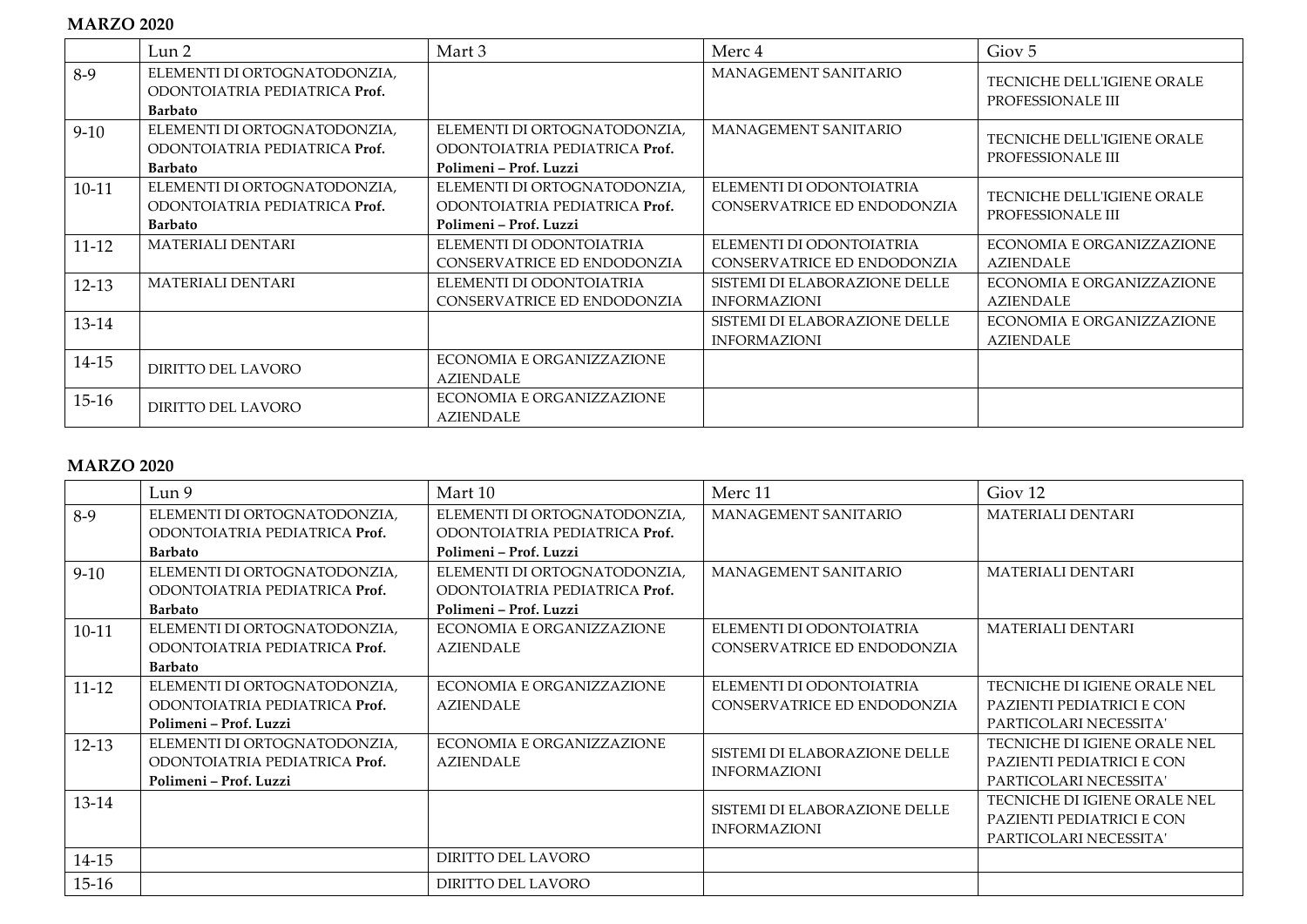#### **MARZO/APRILE 2020**

|           | Lun <sub>30</sub>                                                                       | Mart 31                                                | Merc 1                                               | Giov <sub>2</sub>                                                                   |
|-----------|-----------------------------------------------------------------------------------------|--------------------------------------------------------|------------------------------------------------------|-------------------------------------------------------------------------------------|
| $8-9$     | ELEMENTI DI ORTOGNATODONZIA,<br>ODONTOIATRIA PEDIATRICA Prof.<br><b>Barbato</b>         | <b>TECNICHE DELL'IGIENE ORALE</b><br>PROFESSIONALE III | MANAGEMENT SANITARIO                                 | TECNICHE DI IGIENE ORALE NEL<br>PAZIENTI PEDIATRICI E CON<br>PARTICOLARI NECESSITA' |
| $9-10$    | ELEMENTI DI ORTOGNATODONZIA,<br>ODONTOIATRIA PEDIATRICA Prof.<br><b>Barbato</b>         | TECNICHE DELL'IGIENE ORALE<br>PROFESSIONALE III        | MANAGEMENT SANITARIO                                 | TECNICHE DI IGIENE ORALE NEL<br>PAZIENTI PEDIATRICI E CON<br>PARTICOLARI NECESSITA' |
| $10-11$   | ELEMENTI DI ORTOGNATODONZIA,<br>ODONTOIATRIA PEDIATRICA Prof.<br><b>Barbato</b>         | ECONOMIA E ORGANIZZAZIONE<br>AZIENDALE                 | DIRITTO DEL LAVORO                                   | TECNICHE DI IGIENE ORALE NEL<br>PAZIENTI PEDIATRICI E CON<br>PARTICOLARI NECESSITA' |
| $11 - 12$ | ELEMENTI DI ORTOGNATODONZIA,<br>ODONTOIATRIA PEDIATRICA Prof.<br>Polimeni – Prof. Luzzi | ECONOMIA E ORGANIZZAZIONE<br>AZIENDALE                 | DIRITTO DEL LAVORO                                   | <b>MATERIALI DENTARI</b>                                                            |
| $12-13$   | ELEMENTI DI ORTOGNATODONZIA,<br>ODONTOIATRIA PEDIATRICA Prof.<br>Polimeni - Prof. Luzzi | ECONOMIA E ORGANIZZAZIONE<br><b>AZIENDALE</b>          | SISTEMI DI ELABORAZIONE DELLE<br><b>INFORMAZIONI</b> | <b>MATERIALI DENTARI</b>                                                            |
| 13-14     |                                                                                         |                                                        | SISTEMI DI ELABORAZIONE DELLE<br><b>INFORMAZIONI</b> | <b>MATERIALI DENTARI</b>                                                            |

#### **APRILE 2020**

|           | Lun 6                                                                                   | Mart 7                                                                                  | Merc 8                                               | Giov 9 (Inizio festività pasquali) |
|-----------|-----------------------------------------------------------------------------------------|-----------------------------------------------------------------------------------------|------------------------------------------------------|------------------------------------|
| 8-9       | ELEMENTI DI ORTOGNATODONZIA,<br>ODONTOIATRIA PEDIATRICA Prof.<br><b>Barbato</b>         | ELEMENTI DI ORTOGNATODONZIA,<br>ODONTOIATRIA PEDIATRICA Prof.<br>Polimeni – Prof. Luzzi | <b>MATERIALI DENTARI</b>                             |                                    |
| $9-10$    | ELEMENTI DI ORTOGNATODONZIA,<br>ODONTOIATRIA PEDIATRICA Prof.<br><b>Barbato</b>         | ELEMENTI DI ORTOGNATODONZIA,<br>ODONTOIATRIA PEDIATRICA Prof.<br>Polimeni – Prof. Luzzi | <b>MATERIALI DENTARI</b>                             |                                    |
| $10-11$   | ELEMENTI DI ORTOGNATODONZIA,<br>ODONTOIATRIA PEDIATRICA Prof.<br><b>Barbato</b>         | ELEMENTI DI ODONTOIATRIA<br>CONSERVATRICE ED ENDODONZIA                                 | TECNICHE DELL'IGIENE ORALE<br>PROFESSIONALE III      |                                    |
| $11 - 12$ | ELEMENTI DI ORTOGNATODONZIA,<br>ODONTOIATRIA PEDIATRICA Prof.<br>Polimeni – Prof. Luzzi | ELEMENTI DI ODONTOIATRIA<br>CONSERVATRICE ED ENDODONZIA                                 | TECNICHE DELL'IGIENE ORALE<br>PROFESSIONALE III      |                                    |
| $12-13$   | ELEMENTI DI ORTOGNATODONZIA,<br>ODONTOIATRIA PEDIATRICA Prof.<br>Polimeni – Prof. Luzzi | ELEMENTI DI ODONTOIATRIA<br>CONSERVATRICE ED ENDODONZIA                                 | SISTEMI DI ELABORAZIONE DELLE<br><b>INFORMAZIONI</b> |                                    |
| 13-14     |                                                                                         |                                                                                         | SISTEMI DI ELABORAZIONE DELLE<br><b>INFORMAZIONI</b> |                                    |
| $14 - 15$ | DIRITTO DEL LAVORO                                                                      | ECONOMIA E ORGANIZZAZIONE<br><b>AZIENDALE</b>                                           |                                                      |                                    |
| $15-16$   | DIRITTO DEL LAVORO                                                                      | ECONOMIA E ORGANIZZAZIONE<br><b>AZIENDALE</b>                                           |                                                      |                                    |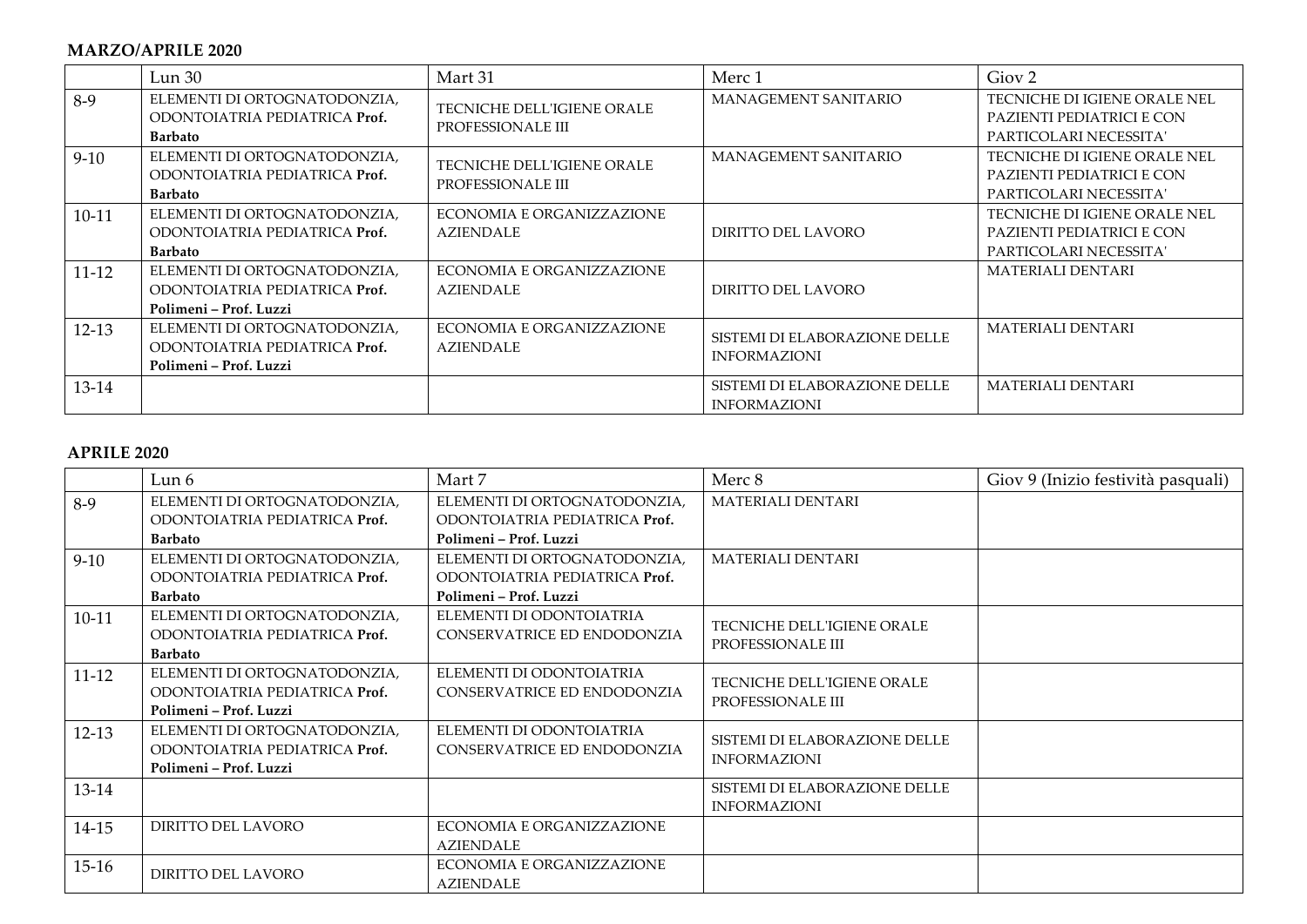|          | Lun 27                                                                                  | Mart 28                                                 | Merc 29                                                                                 | Giov <sub>30</sub>                                                                  |
|----------|-----------------------------------------------------------------------------------------|---------------------------------------------------------|-----------------------------------------------------------------------------------------|-------------------------------------------------------------------------------------|
| $8-9$    | ELEMENTI DI ORTOGNATODONZIA,<br>ODONTOIATRIA PEDIATRICA Prof.<br><b>Barbato</b>         | MANAGEMENT SANITARIO                                    | TECNICHE DELL'IGIENE ORALE<br>PROFESSIONALE III                                         | MATERIALI DENTARI                                                                   |
| $9 - 10$ | ELEMENTI DI ORTOGNATODONZIA,<br>ODONTOIATRIA PEDIATRICA Prof.<br><b>Barbato</b>         | MANAGEMENT SANITARIO                                    | TECNICHE DELL'IGIENE ORALE<br>PROFESSIONALE III                                         | <b>MATERIALI DENTARI</b>                                                            |
| $10-11$  | ELEMENTI DI ORTOGNATODONZIA,<br>ODONTOIATRIA PEDIATRICA Prof.<br><b>Barbato</b>         | ELEMENTI DI ODONTOIATRIA<br>CONSERVATRICE ED ENDODONZIA | TECNICHE DELL'IGIENE ORALE<br>PROFESSIONALE III                                         | MATERIALI DENTARI                                                                   |
| $11-12$  | ELEMENTI DI ORTOGNATODONZIA,<br>ODONTOIATRIA PEDIATRICA Prof.<br>Polimeni - Prof. Luzzi | ELEMENTI DI ODONTOIATRIA<br>CONSERVATRICE ED ENDODONZIA | ELEMENTI DI ORTOGNATODONZIA,<br>ODONTOIATRIA PEDIATRICA Prof.<br>Polimeni - Prof. Luzzi | TECNICHE DI IGIENE ORALE NEL<br>PAZIENTI PEDIATRICI E CON<br>PARTICOLARI NECESSITA' |
| $12-13$  | ELEMENTI DI ORTOGNATODONZIA,<br>ODONTOIATRIA PEDIATRICA Prof.<br>Polimeni - Prof. Luzzi | ELEMENTI DI ODONTOIATRIA<br>CONSERVATRICE ED ENDODONZIA | ELEMENTI DI ORTOGNATODONZIA.<br>ODONTOIATRIA PEDIATRICA Prof.<br>Polimeni - Prof. Luzzi | TECNICHE DI IGIENE ORALE NEL<br>PAZIENTI PEDIATRICI E CON<br>PARTICOLARI NECESSITA' |
| 13-14    |                                                                                         |                                                         |                                                                                         | TECNICHE DI IGIENE ORALE NEL<br>PAZIENTI PEDIATRICI E CON<br>PARTICOLARI NECESSITA' |
| 14-15    | DIRITTO DEL LAVORO                                                                      | ECONOMIA E ORGANIZZAZIONE<br><b>AZIENDALE</b>           | TECNICHE DI IGIENE ORALE NEL<br>PAZIENTI PEDIATRICI E CON<br>PARTICOLARI NECESSITA'     |                                                                                     |
| $15-16$  | DIRITTO DEL LAVORO                                                                      | ECONOMIA E ORGANIZZAZIONE<br><b>AZIENDALE</b>           | TECNICHE DI IGIENE ORALE NEL<br>PAZIENTI PEDIATRICI E CON<br>PARTICOLARI NECESSITA'     |                                                                                     |
| $16-17$  |                                                                                         |                                                         | TECNICHE DI IGIENE ORALE NEL<br>PAZIENTI PEDIATRICI E CON<br>PARTICOLARI NECESSITA'     |                                                                                     |

## **MAGGIO 2020**

|           | Lun 4                                                                           | Mart 5                                                  | Merc 6                                          | Giov <sub>7</sub>                                                                   |
|-----------|---------------------------------------------------------------------------------|---------------------------------------------------------|-------------------------------------------------|-------------------------------------------------------------------------------------|
| $8-9$     | ELEMENTI DI ORTOGNATODONZIA,<br>ODONTOJATRIA PEDIATRICA Prof.<br><b>Barbato</b> | <b>MANAGEMENT SANITARIO</b>                             | <b>MATERIALI DENTARI</b>                        | TECNICHE DELL'IGIENE ORALE<br>PROFESSIONALE III                                     |
| $9-10$    | ELEMENTI DI ORTOGNATODONZIA,<br>ODONTOIATRIA PEDIATRICA Prof.<br><b>Barbato</b> | MANAGEMENT SANITARIO                                    | <b>MATERIALI DENTARI</b>                        | TECNICHE DELL'IGIENE ORALE<br>PROFESSIONALE III                                     |
| $10-11$   | <b>MATERIALI DENTARI</b>                                                        | ELEMENTI DI ODONTOIATRIA<br>CONSERVATRICE ED ENDODONZIA | TECNICHE DELL'IGIENE ORALE<br>PROFESSIONALE III | TECNICHE DI IGIENE ORALE NEL<br>PAZIENTI PEDIATRICI E CON<br>PARTICOLARI NECESSITA' |
| $11 - 12$ | <b>MATERIALI DENTARI</b>                                                        | ELEMENTI DI ODONTOIATRIA<br>CONSERVATRICE ED ENDODONZIA | TECNICHE DELL'IGIENE ORALE<br>PROFESSIONALE III | TECNICHE DI IGIENE ORALE NEL<br>PAZIENTI PEDIATRICI E CON<br>PARTICOLARI NECESSITA' |